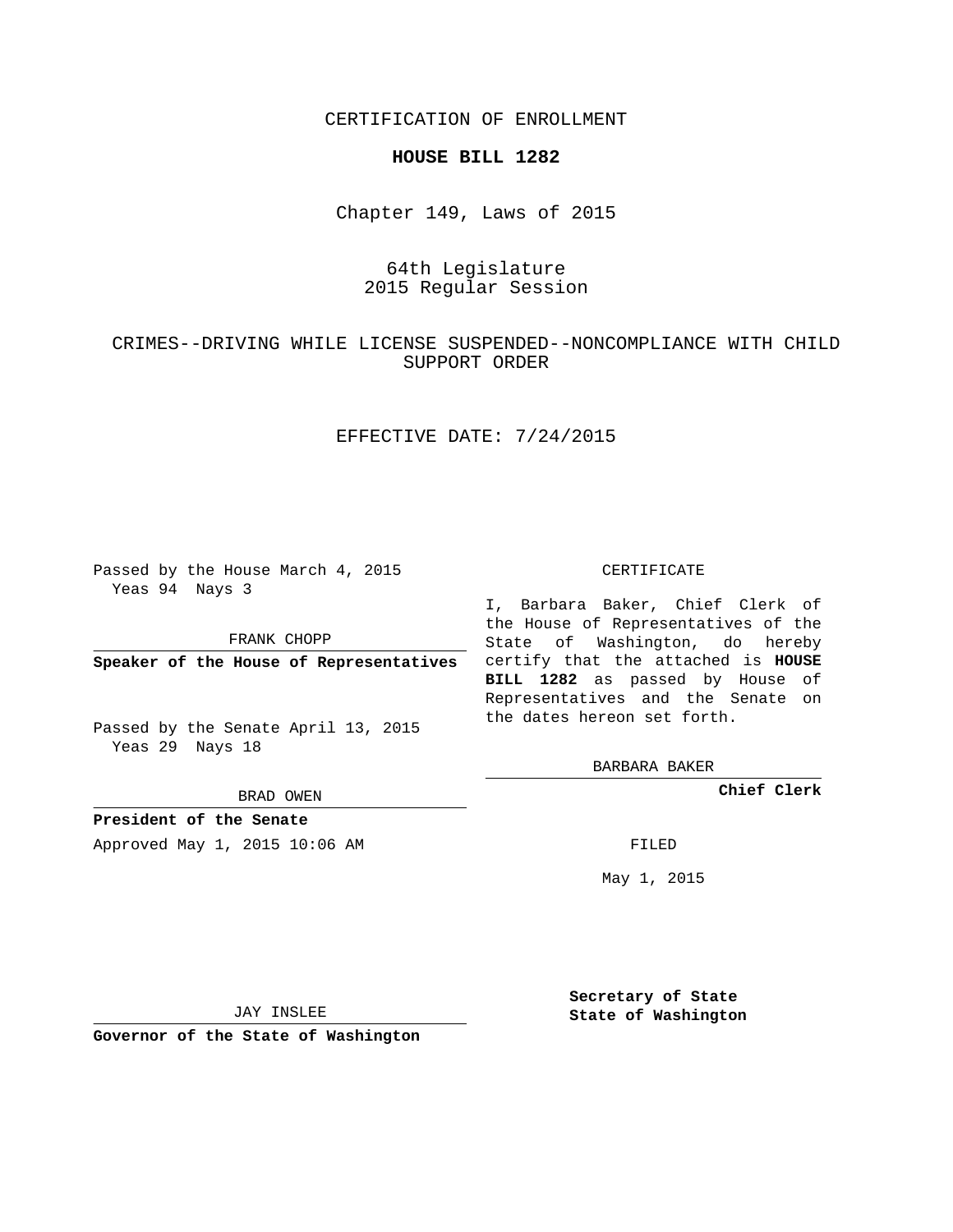## **HOUSE BILL 1282**

Passed Legislature - 2015 Regular Session

**State of Washington 64th Legislature 2015 Regular Session**

**By** Representatives Zeiger, Goodman, Klippert, Orwall, Appleton, Sawyer, and Gregerson

Read first time 01/16/15. Referred to Committee on Judiciary.

 AN ACT Relating to the crime of driving while license suspended where the suspension is based on noncompliance with a child support order; amending RCW 46.20.342; and prescribing penalties.

BE IT ENACTED BY THE LEGISLATURE OF THE STATE OF WASHINGTON:

 **Sec. 1.** RCW 46.20.342 and 2011 c 372 s 2 are each amended to read as follows:6

 (1) It is unlawful for any person to drive a motor vehicle in this state while that person is in a suspended or revoked status or when his or her privilege to drive is suspended or revoked in this or any other state. Any person who has a valid Washington driver's license is not guilty of a violation of this section.

 (a) A person found to be a habitual offender under chapter 46.65 RCW, who violates this section while an order of revocation issued under chapter 46.65 RCW prohibiting such operation is in effect, is guilty of driving while license suspended or revoked in the first degree, a gross misdemeanor. Upon the first such conviction, the person shall be punished by imprisonment for not less than ten days. Upon the second conviction, the person shall be punished by imprisonment for not less than ninety days. Upon the third or subsequent conviction, the person shall be punished by imprisonment for not less than one hundred eighty days. If the person is also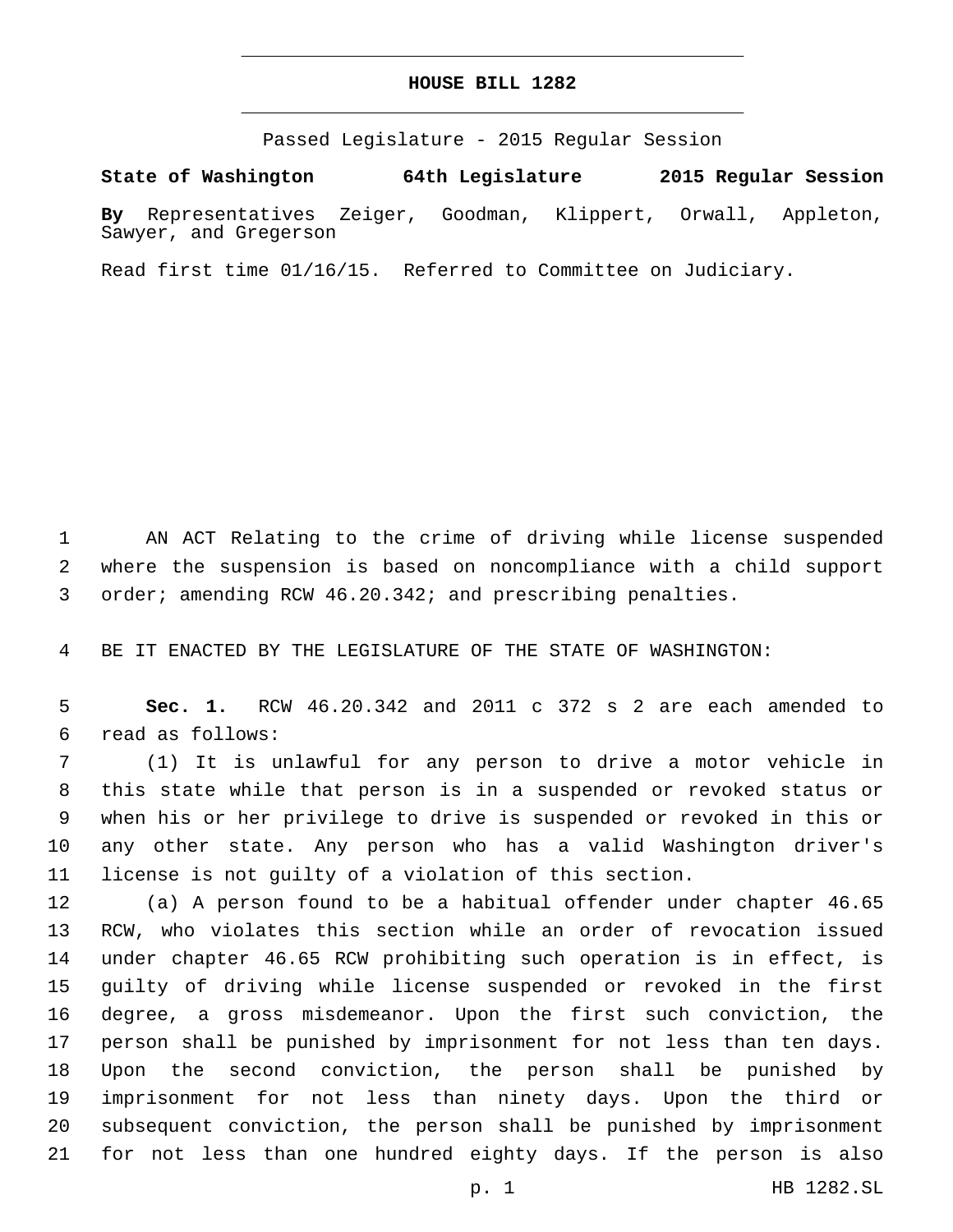convicted of the offense defined in RCW 46.61.502 or 46.61.504, when both convictions arise from the same event, the minimum sentence of confinement shall be not less than ninety days. The minimum sentence of confinement required shall not be suspended or deferred. A conviction under this subsection does not prevent a person from petitioning for reinstatement as provided by RCW 46.65.080.

 (b) A person who violates this section while an order of suspension or revocation prohibiting such operation is in effect and while the person is not eligible to reinstate his or her driver's license or driving privilege, other than for a suspension for the reasons described in (c) of this subsection, is guilty of driving while license suspended or revoked in the second degree, a gross misdemeanor. For the purposes of this subsection, a person is not considered to be eligible to reinstate his or her driver's license or driving privilege if the person is eligible to obtain an ignition interlock driver's license but did not obtain such a license. This subsection applies when a person's driver's license or driving privilege has been suspended or revoked by reason of:

 (i) A conviction of a felony in the commission of which a motor 20 vehicle was used;

(ii) A previous conviction under this section;

 (iii) A notice received by the department from a court or diversion unit as provided by RCW 46.20.265, relating to a minor who has committed, or who has entered a diversion unit concerning an offense relating to alcohol, legend drugs, controlled substances, or 26 imitation controlled substances;

 (iv) A conviction of RCW 46.20.410, relating to the violation of restrictions of an occupational driver's license, a temporary restricted driver's license, or an ignition interlock driver's 30 license;

 (v) A conviction of RCW 46.20.345, relating to the operation of a motor vehicle with a suspended or revoked license;

 (vi) A conviction of RCW 46.52.020, relating to duty in case of injury to or death of a person or damage to an attended vehicle;

 (vii) A conviction of RCW 46.61.024, relating to attempting to 36 elude pursuing police vehicles;

 (viii) A conviction of RCW 46.61.212(4), relating to reckless 38 endangerment of emergency zone workers;

(ix) A conviction of RCW 46.61.500, relating to reckless driving;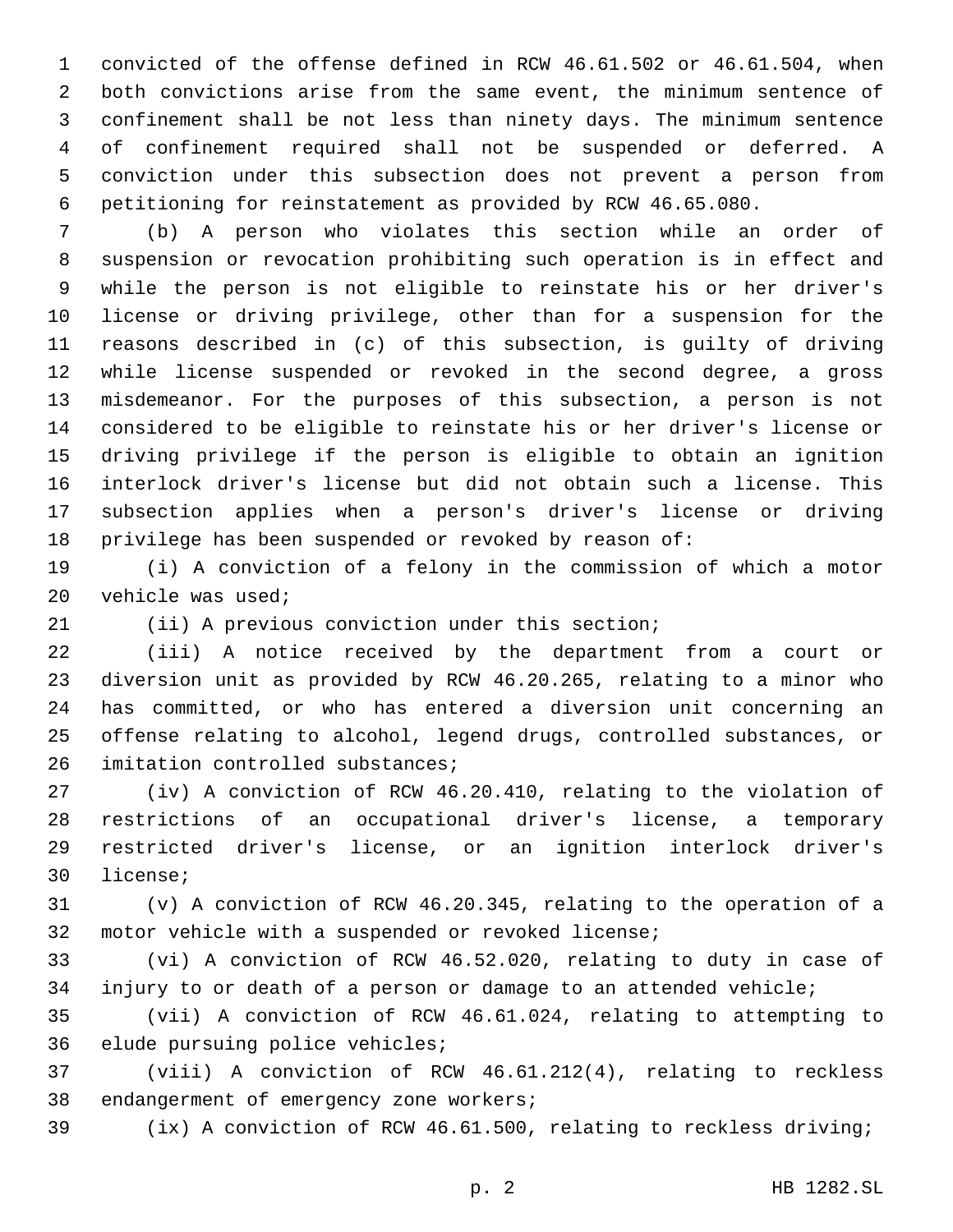(x) A conviction of RCW 46.61.502 or 46.61.504, relating to a person under the influence of intoxicating liquor or drugs;

 (xi) A conviction of RCW 46.61.520, relating to vehicular homicide;4

 (xii) A conviction of RCW 46.61.522, relating to vehicular assault;6

 (xiii) A conviction of RCW 46.61.527(4), relating to reckless 8 endangerment of roadway workers;

 (xiv) A conviction of RCW 46.61.530, relating to racing of 10 vehicles on highways;

 (xv) A conviction of RCW 46.61.685, relating to leaving children 12 in an unattended vehicle with motor running;

 (xvi) A conviction of RCW 46.61.740, relating to theft of motor 14 vehicle fuel;

 (xvii) A conviction of RCW 46.64.048, relating to attempting, aiding, abetting, coercing, and committing crimes;

 (xviii) An administrative action taken by the department under 18 chapter 46.20 RCW;

 (xix) A conviction of a local law, ordinance, regulation, or resolution of a political subdivision of this state, the federal government, or any other state, of an offense substantially similar 22 to a violation included in this subsection; or

 (xx) A finding that a person has committed a traffic infraction under RCW 46.61.526 and suspension of driving privileges pursuant to RCW 46.61.526 (4)(b) or (7)(a)(ii).25

 (c) A person who violates this section when his or her driver's license or driving privilege is, at the time of the violation, suspended or revoked solely because (i) the person must furnish proof of satisfactory progress in a required alcoholism or drug treatment program, (ii) the person must furnish proof of financial responsibility for the future as provided by chapter 46.29 RCW, (iii) the person has failed to comply with the provisions of chapter 46.29 RCW relating to uninsured accidents, (iv) the person has failed to respond to a notice of traffic infraction, failed to appear at a requested hearing, violated a written promise to appear in court, or has failed to comply with the terms of a notice of traffic infraction or citation, as provided in RCW 46.20.289, (v) the person has committed an offense in another state that, if committed in this state, would not be grounds for the suspension or revocation of the person's driver's license, (vi) the person has been suspended or

p. 3 HB 1282.SL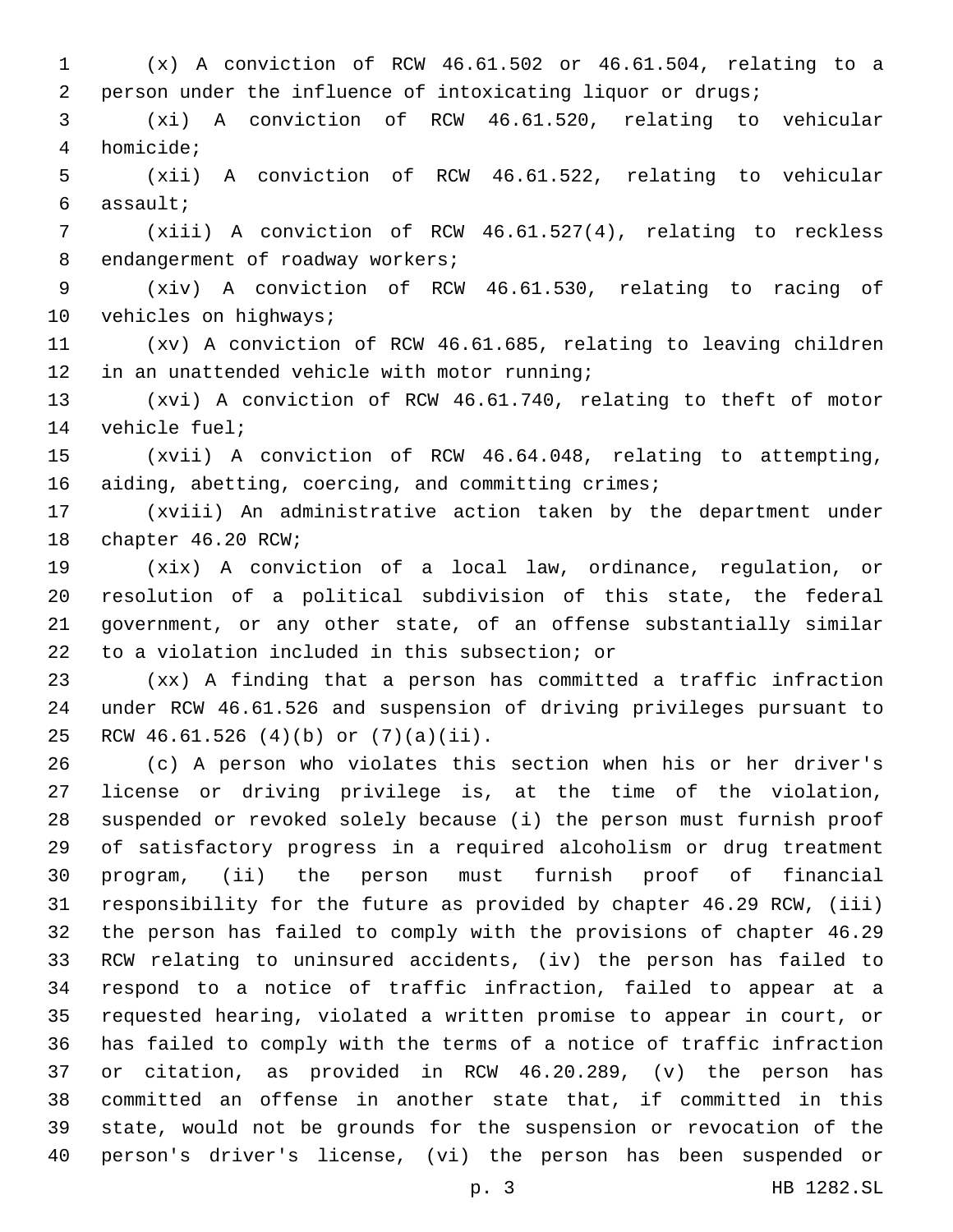revoked by reason of one or more of the items listed in (b) of this subsection, but was eligible to reinstate his or her driver's license 3 or driving privilege at the time of the violation,  $((\theta \cdot \hat{r}))$  (vii) the person has received traffic citations or notices of traffic infraction that have resulted in a suspension under RCW 46.20.267 relating to intermediate drivers' licenses, or (viii) the person has been certified by the department of social and health services as a person who is not in compliance with a child support order as provided in RCW 74.20A.320, or any combination of (c)(i) through  $((\overrightarrow{vii}))(\overrightarrow{viii})$  of this subsection, is guilty of driving while license suspended or revoked in the third degree, a misdemeanor. For the purposes of this subsection, a person is not considered to be eligible to reinstate his or her driver's license or driving privilege if the person is eligible to obtain an ignition interlock driver's license but did not obtain such a license.

 (2) Upon receiving a record of conviction of any person or upon receiving an order by any juvenile court or any duly authorized court officer of the conviction of any juvenile under this section, the 19 department shall:

 (a) For a conviction of driving while suspended or revoked in the first degree, as provided by subsection (1)(a) of this section, extend the period of administrative revocation imposed under chapter 46.65 RCW for an additional period of one year from and after the date the person would otherwise have been entitled to apply for a new license or have his or her driving privilege restored; or

 (b) For a conviction of driving while suspended or revoked in the second degree, as provided by subsection (1)(b) of this section, not issue a new license or restore the driving privilege for an additional period of one year from and after the date the person would otherwise have been entitled to apply for a new license or have 31 his or her driving privilege restored; or

 (c) Not extend the period of suspension or revocation if the conviction was under subsection (1)(c) of this section. If the conviction was under subsection (1)(a) or (b) of this section and the court recommends against the extension and the convicted person has obtained a valid driver's license, the period of suspension or 37 revocation shall not be extended.

> Passed by the House March 4, 2015. Passed by the Senate April 13, 2015. Approved by the Governor May 1, 2015.